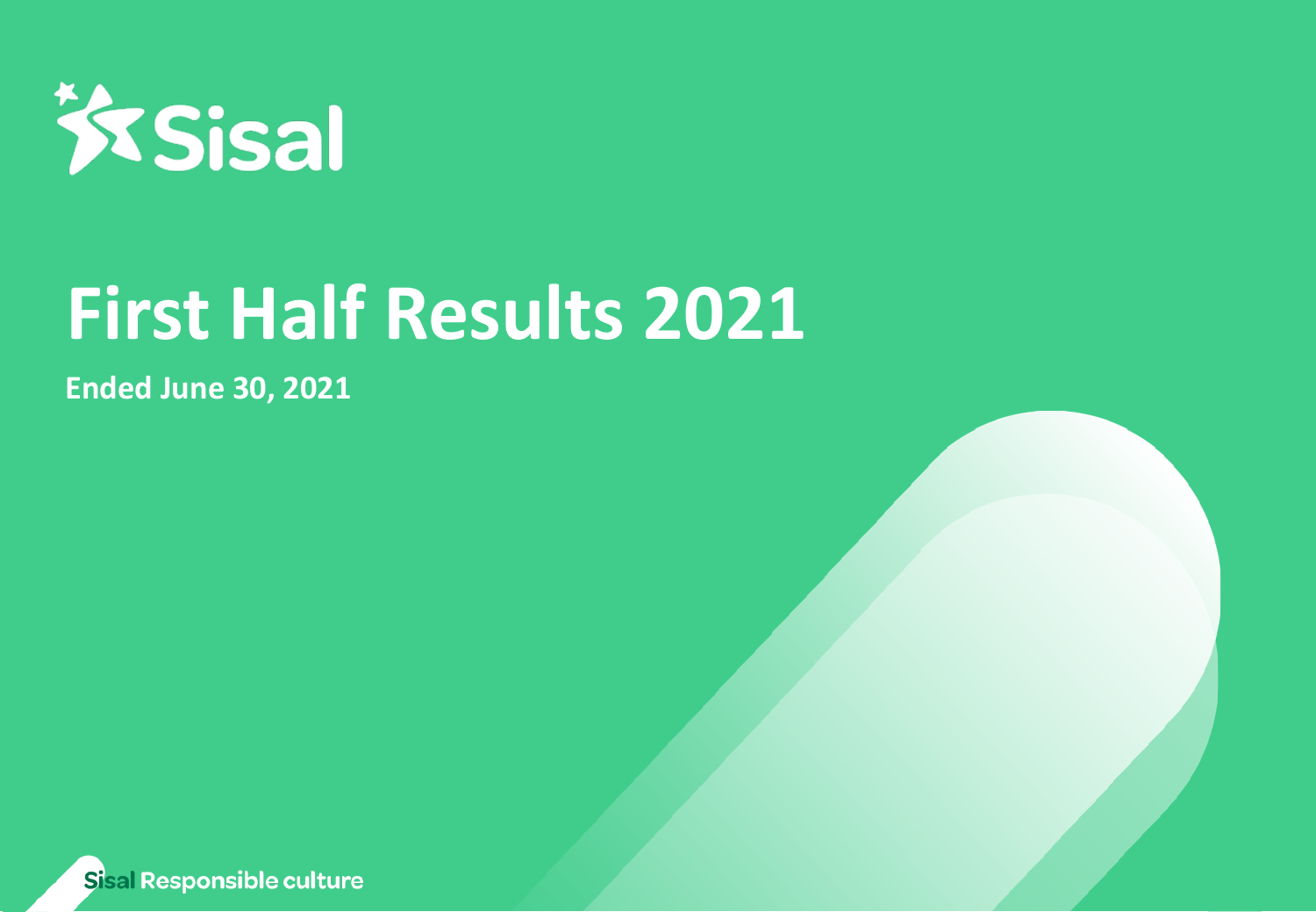

- 1 Gaming Business Update
- 2 Financial Results
- 3 Q&A



### **Agenda Speakers**

### **Emilio Petrone**

Sisal Group CEO \ Mooney Group CEO



### **Francesco Durante**

Sisal CEO



### **Roberto di Fonzo**

Sisal CFO

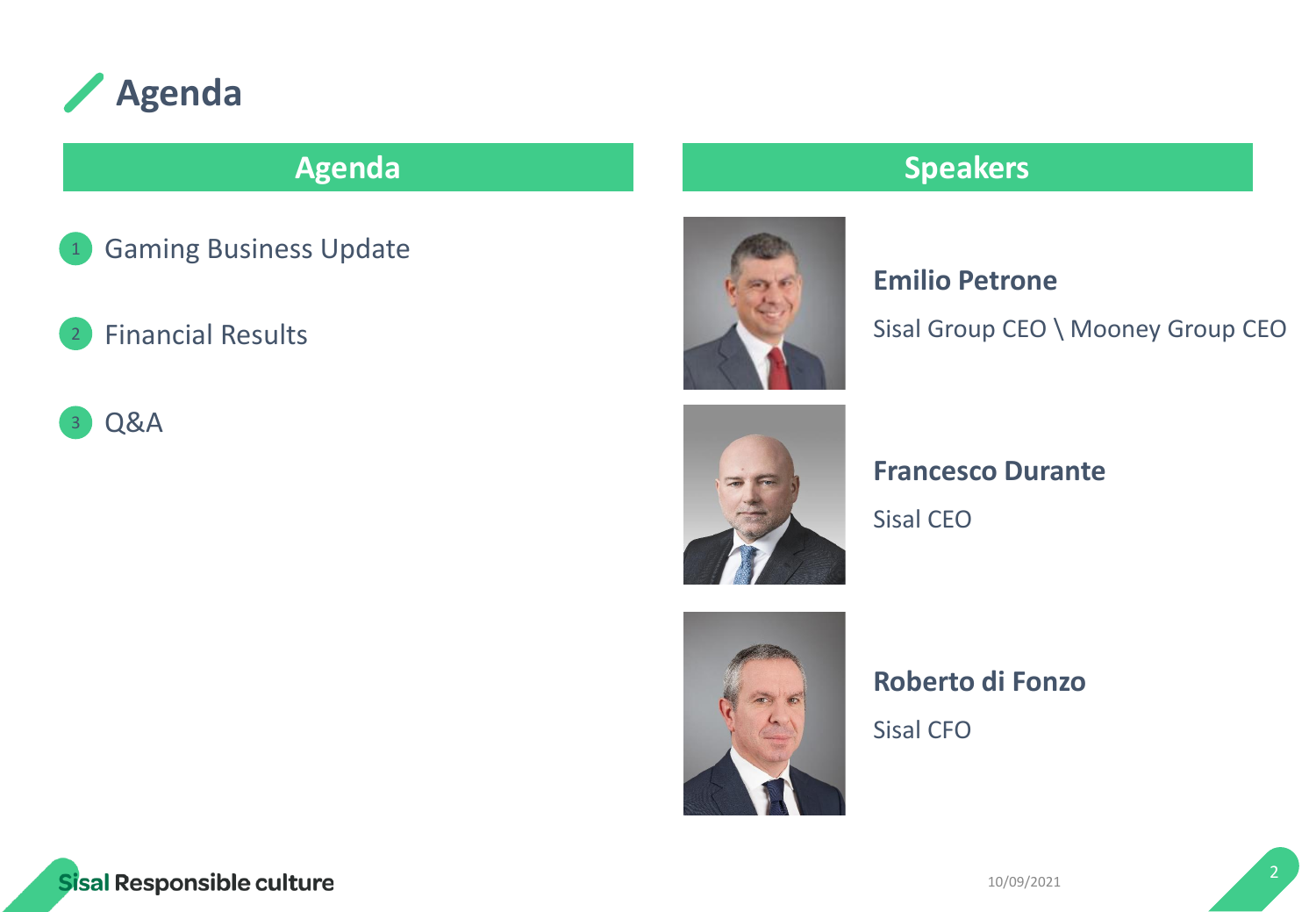

### Gaming Business Update

2 Financial Results

Q&A 3

1



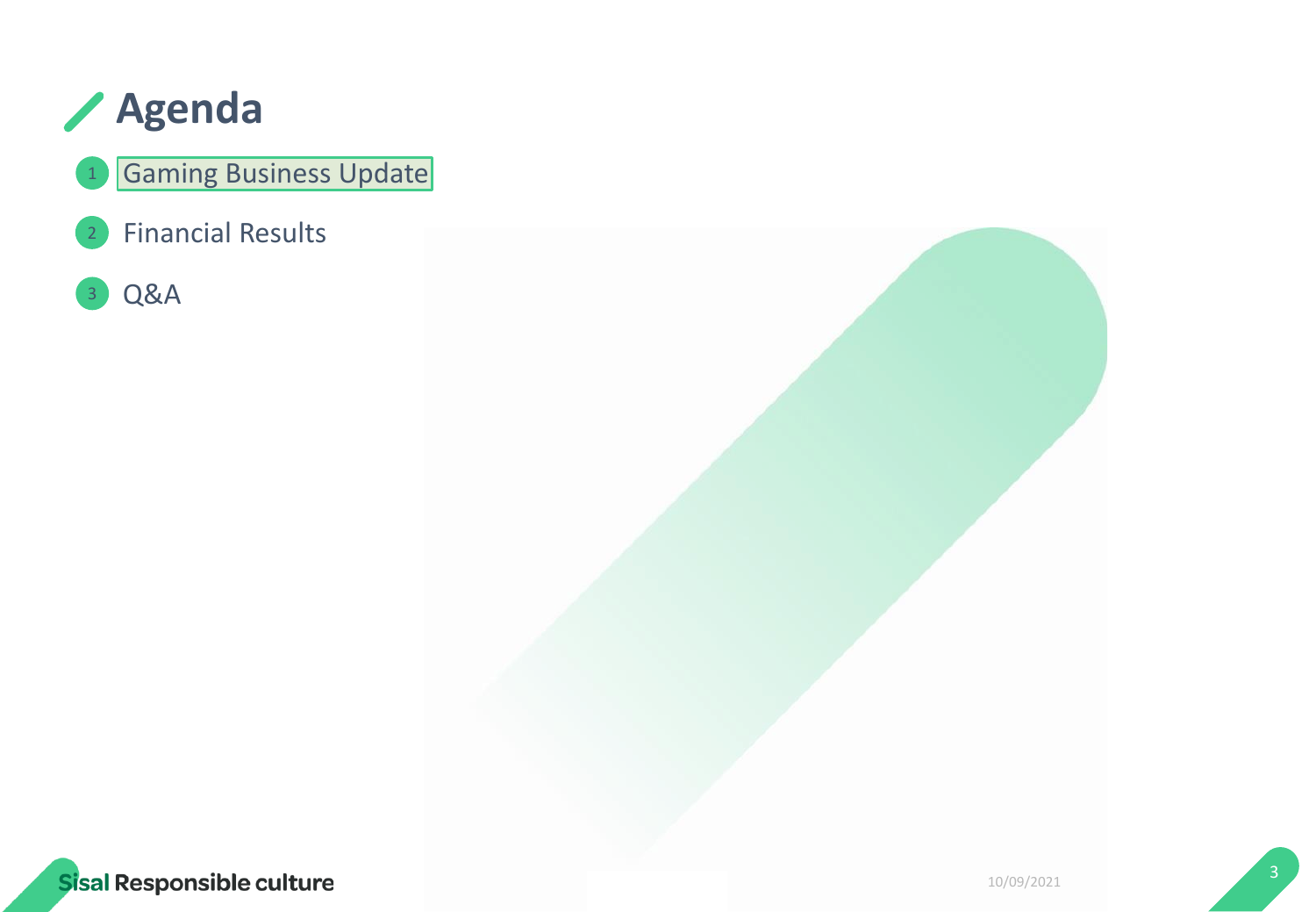## **Key Highlights**

In the First Half 2021 business performance reflected some important events.

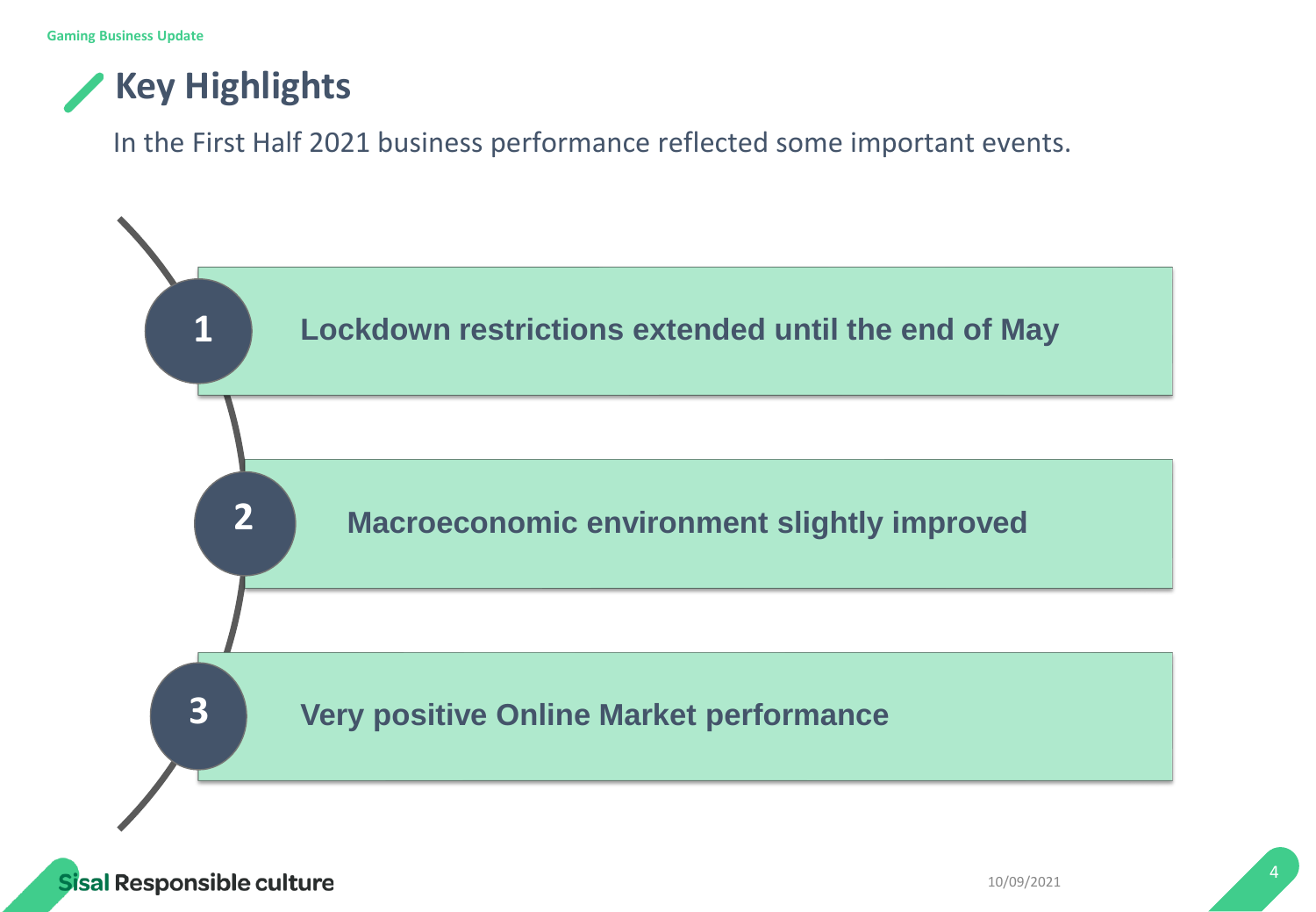### **Lockdown restrictions extended until the end of May 1**

- **The lockdown's second wave**, introduced **in Italy** from November 6 2020, **was extended until the end of May 2021**, and the gradual business restart was allowed during the month of June.
- **1 In Morocco the curfew was anticipated at 8pm** during Ramadan period. In the month of June the situation went back to normal.
- **2 In Turkey** there were stricter restrictions imposed by the Government through the **full-day closing for the most of retail shops in place from end of April till mid of May**.

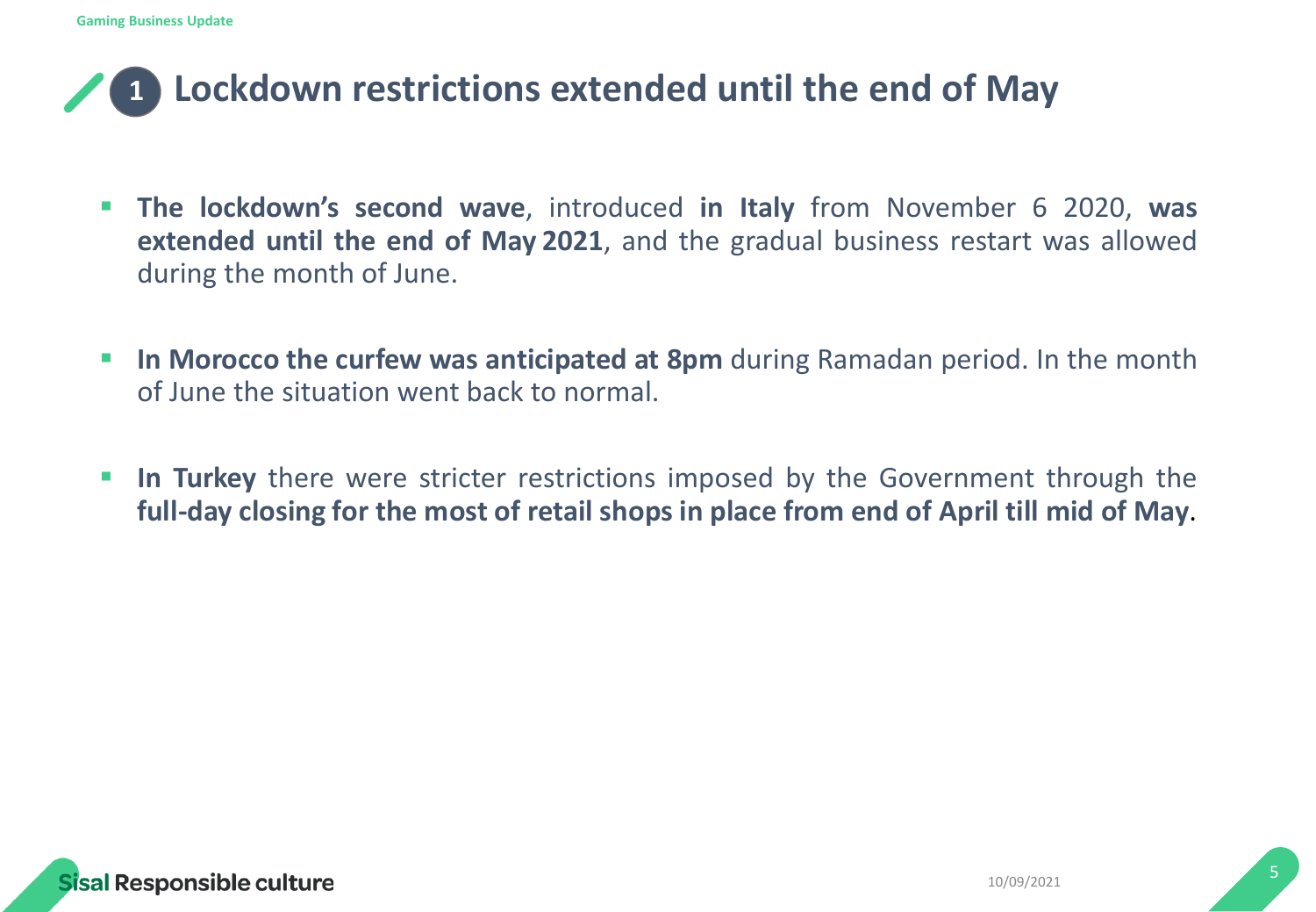### **Macroeconomic environment slightly improved 2**



*Source: Istat – Quarterly economic accounts*

### **Italian unemployment rate trend [2021 LTM; %]**



- After a stable GDP in 2019, **in 2020 the trend impacted by the material shocks due to Covid-19**, particularly relevant in Q1 and Q2, with recovery in Q3 and still negative in Q4, due to the lockdown 2<sup>nd</sup> wave.
- In **Q2 2021** there was a significant **recovery vs. previous quarter**
- **Preliminary estimates project GDP in 2021 approx. at 4.6%, 4.7% in 2022 and 2.1% in 2023.**

▪ **In June 2021,** unemployment rate at **9.7%** (+0.4 p.p.vs p.y.)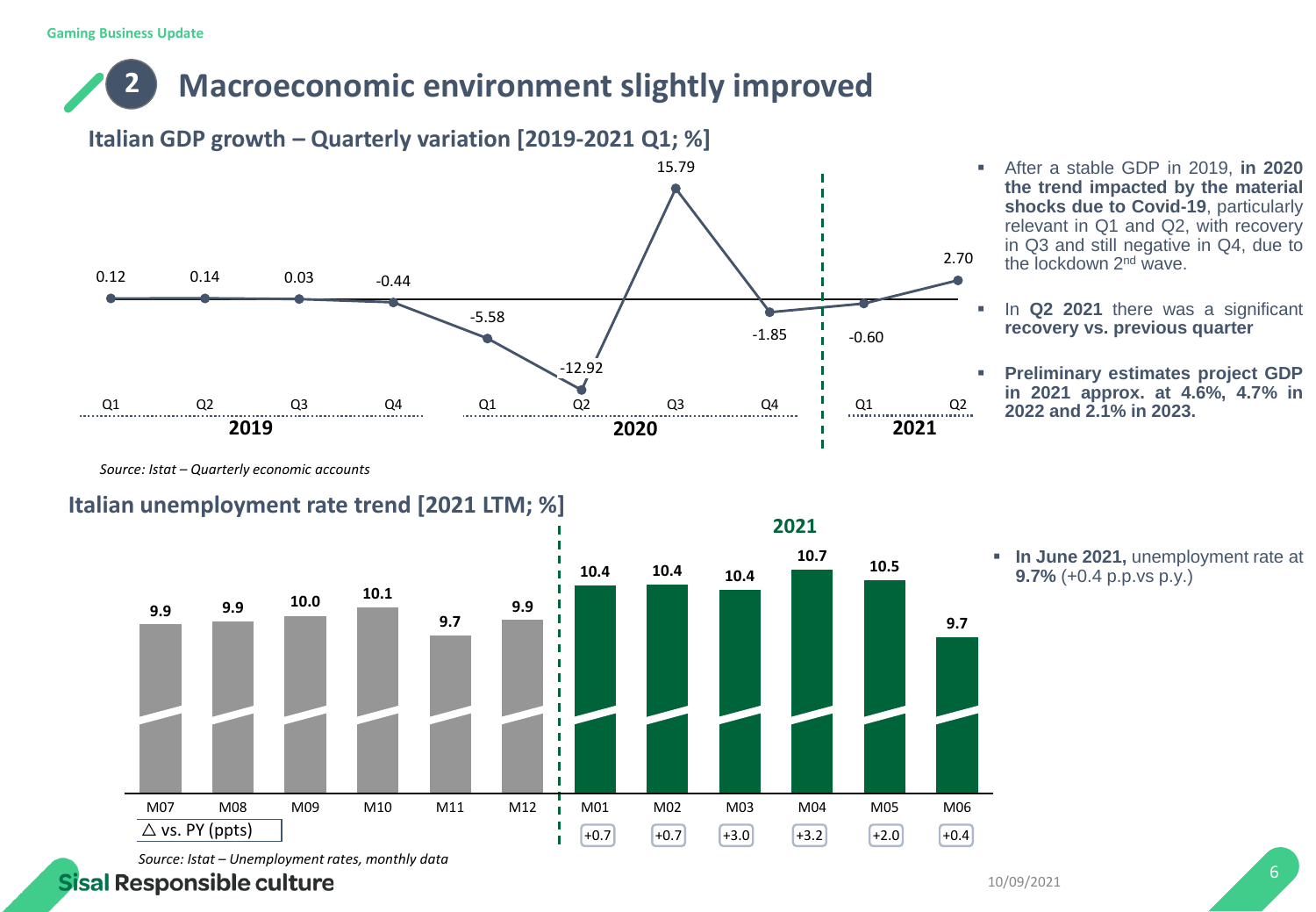### **Very positive Online Market performance 3**

### **Gaming market turnover above last year, driven by Online segment. Online GGR above €2 bn.**

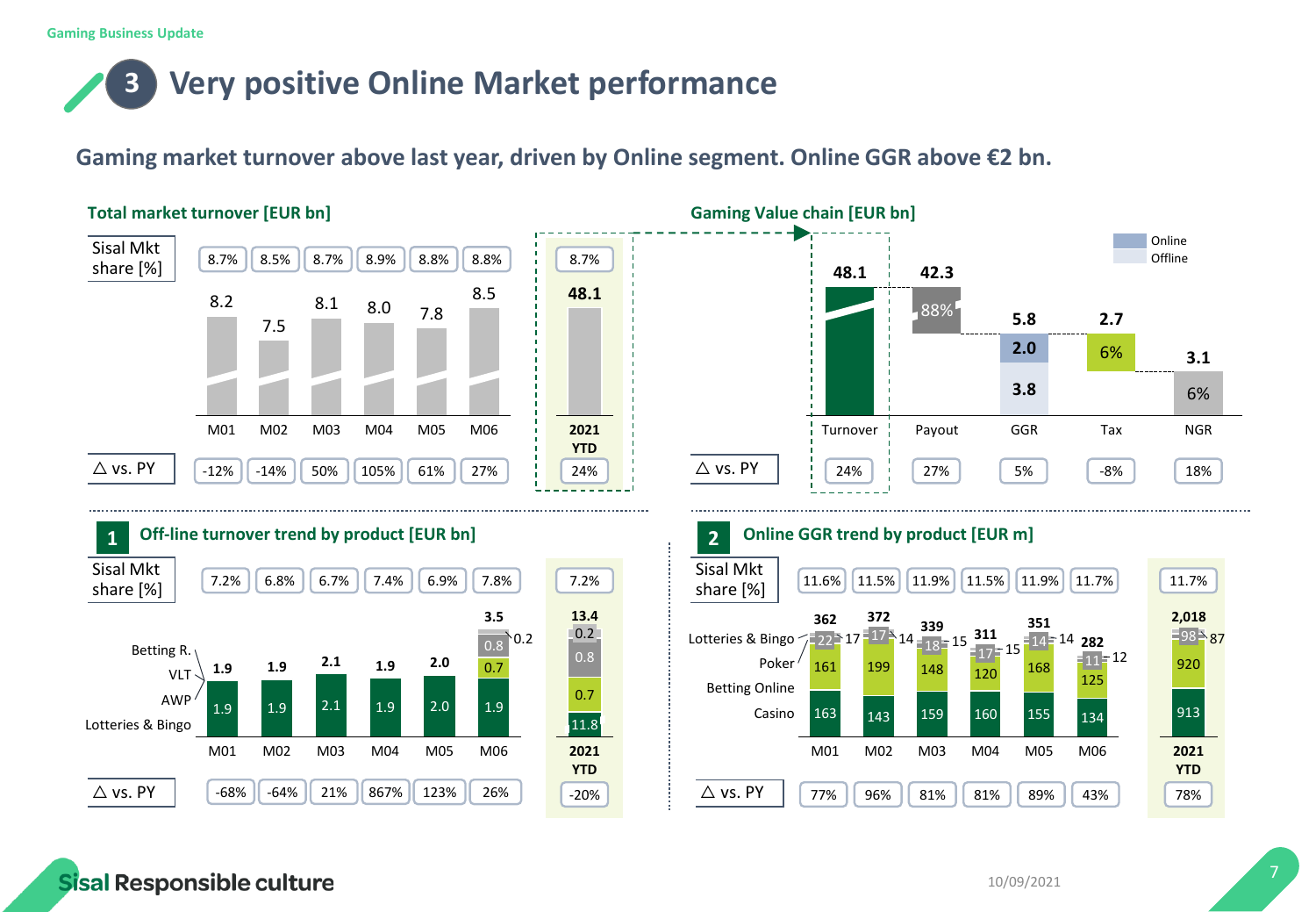## **Key Achievements**

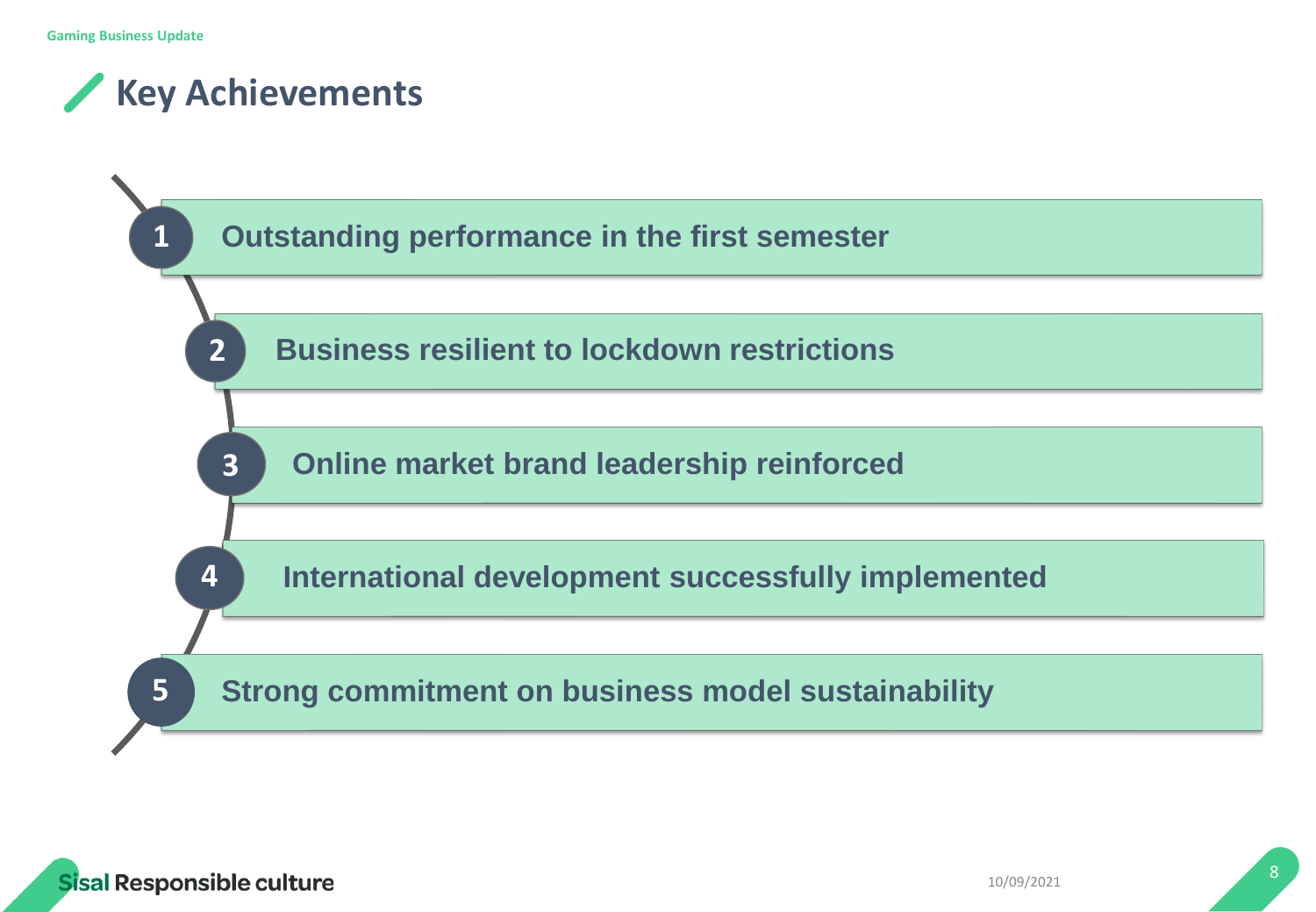#### **Gaming Business Update**

### **Outstanding performance in the first semester 1**



1) Turnover net of payout and online bonus

**Sisal Responsible culture** 

INTERNAL USE

10/09/2021 9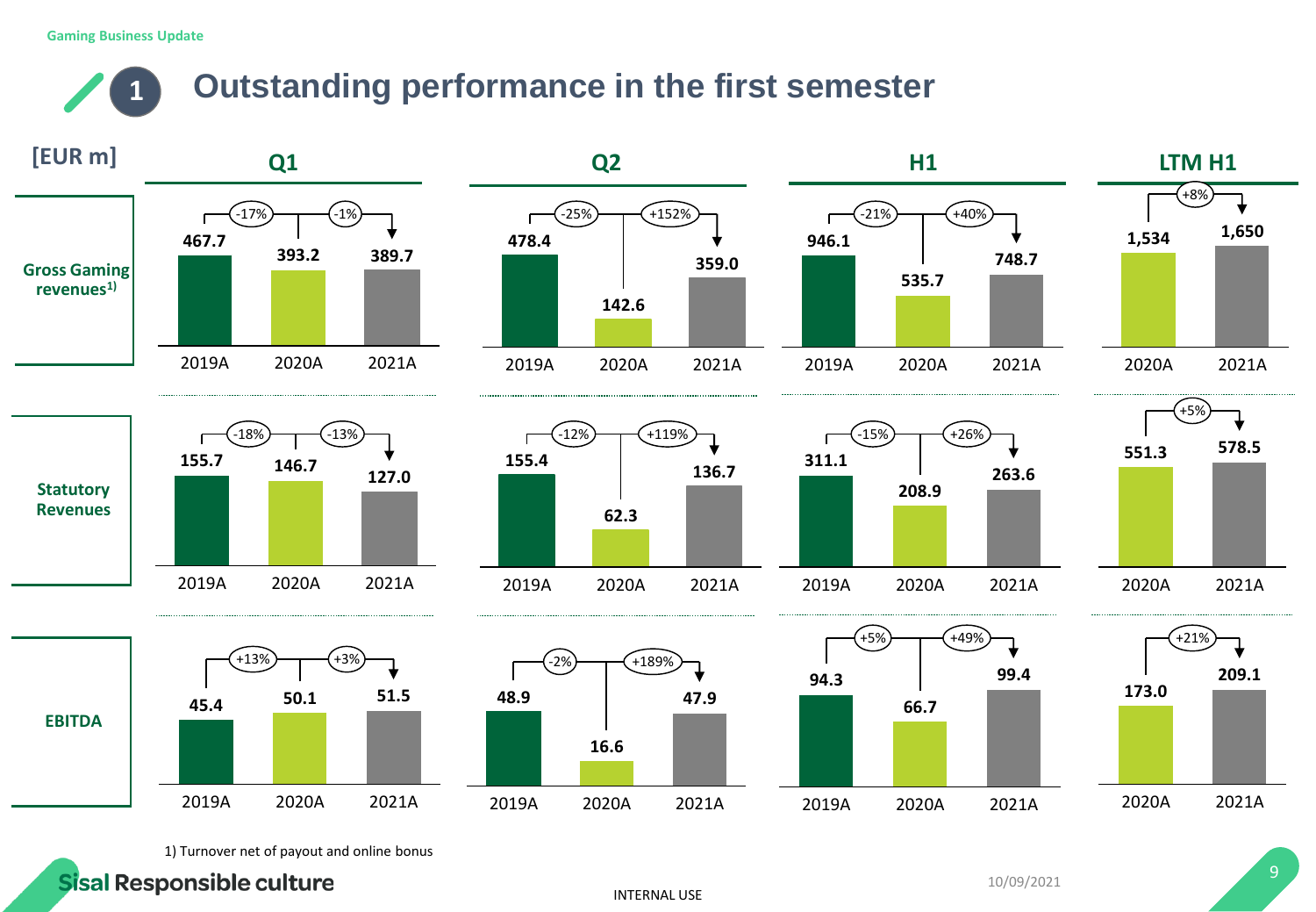### **2 Business resilient to lockdown restrictions**



**reopening,** according to Regions moving to "white areas".

### **Gross Gaming Revenues by segment [Avg week – EUR m]**







#### **Highlights vs Q3 '20**

- **Executing** impacted by the seasonality of sport events.
- **EXECUTE:** AWP lower performance partially offset by lower Payout.
- **VLT** positive restart even if compared to pre-covid '19.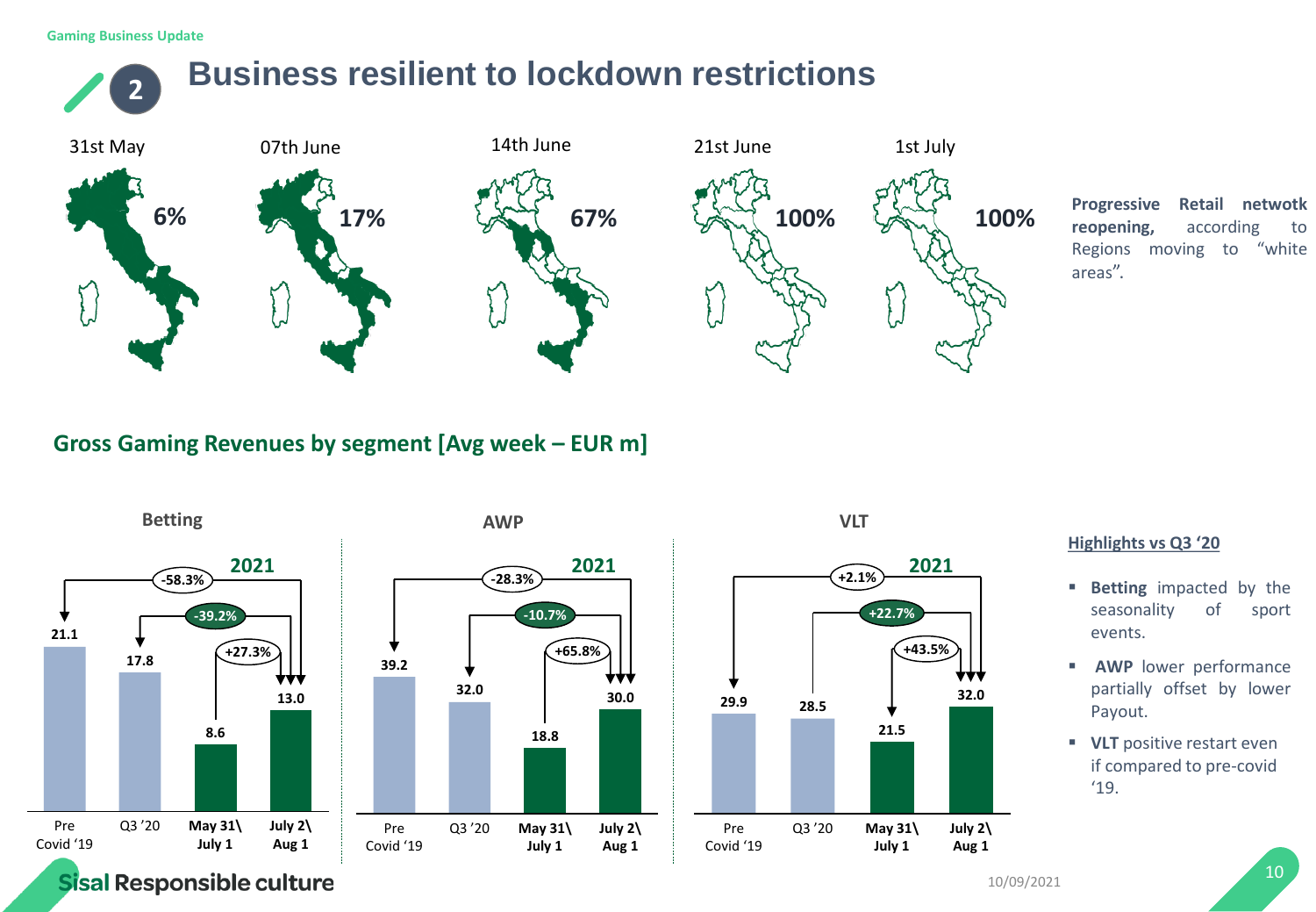## **3 Online market brand leadership reinforced**

### **Online revenues & main KPIs [2021 M06 LTM; EUR m; %]**

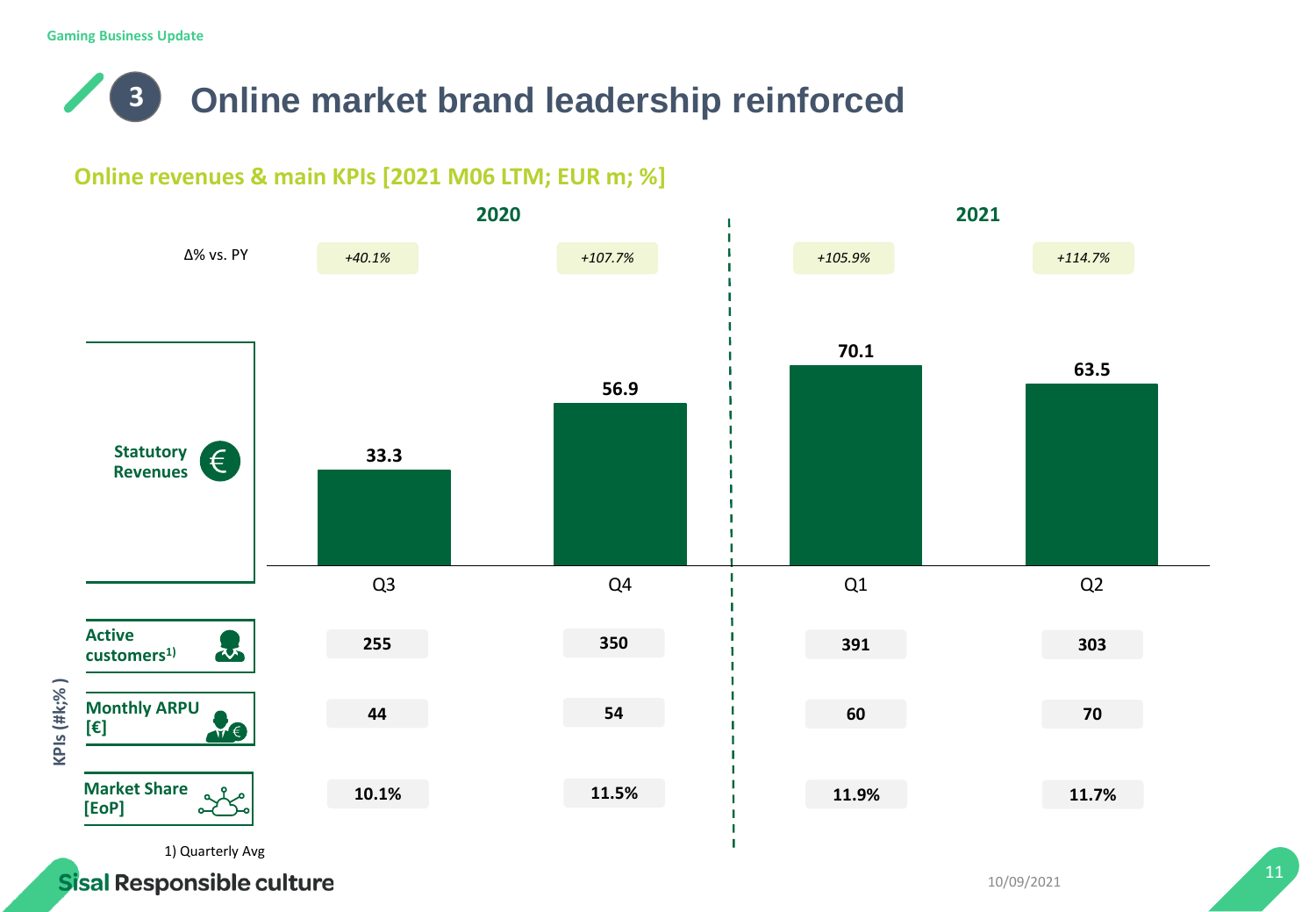## **4 International development successfully implemented**

### **International revenues & main KPIs [2021 M06 LTM; EUR m; %]**

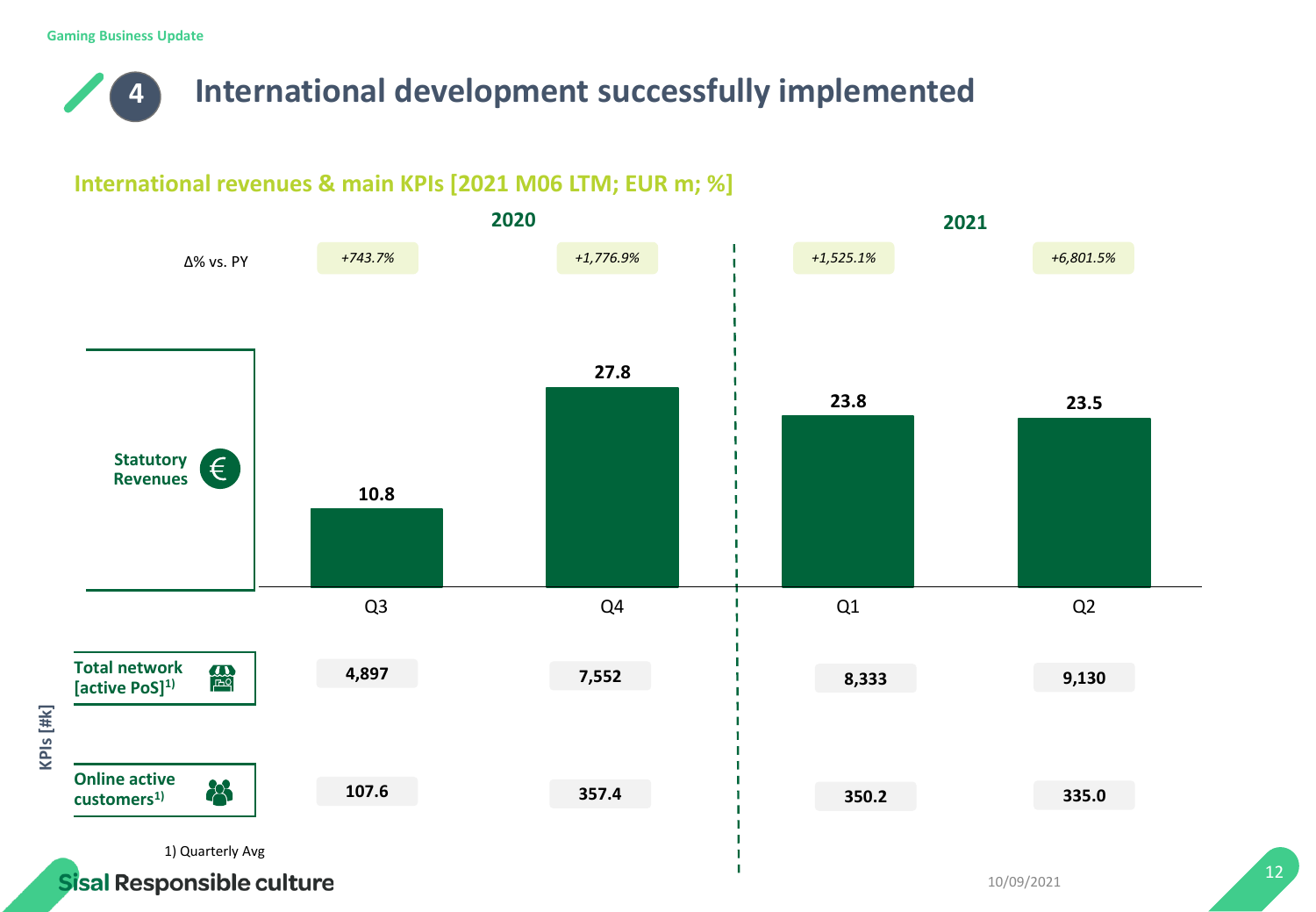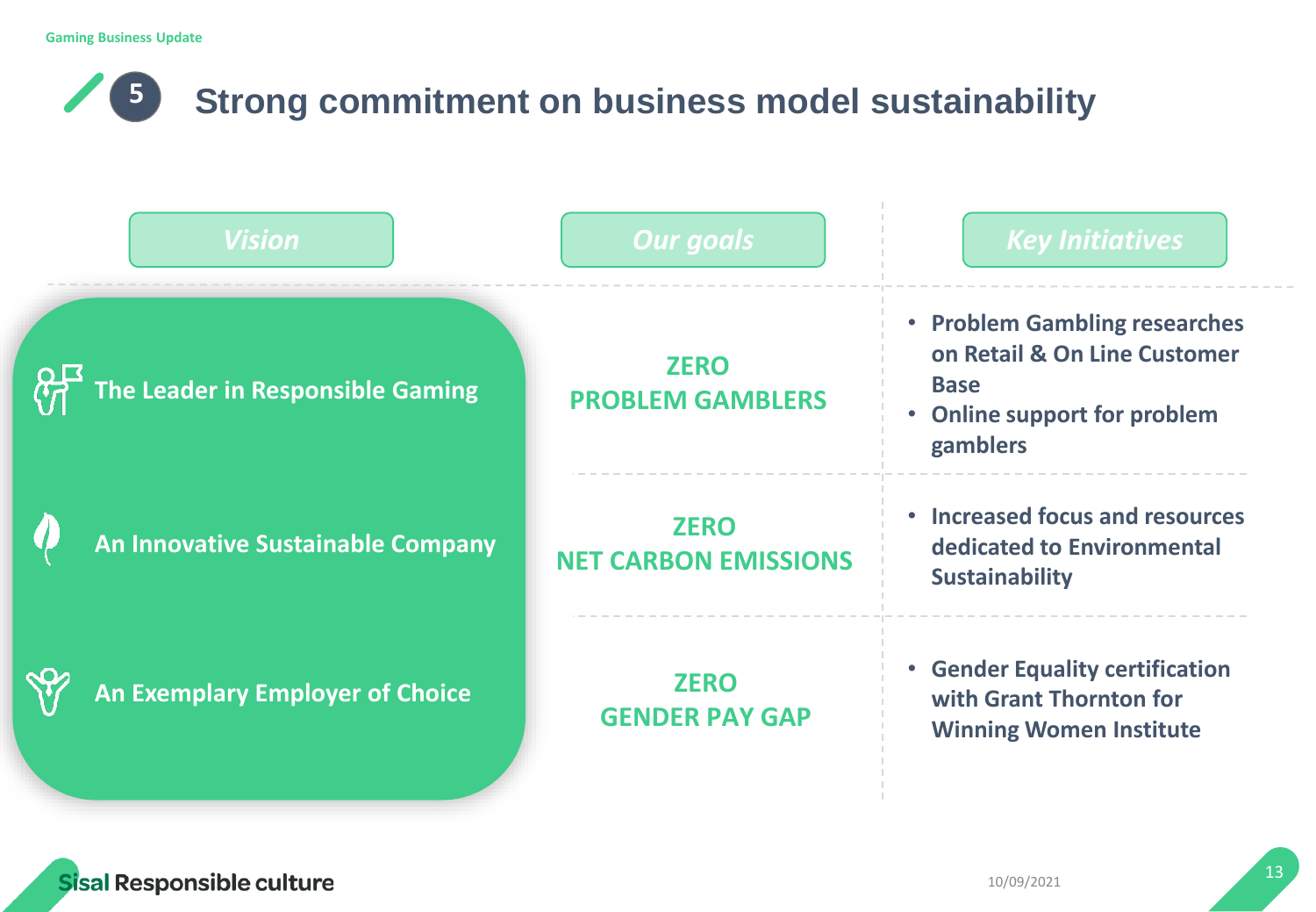## **Agenda**

Gaming Business Update 1

#### 2 Financial Results

Q&A 3



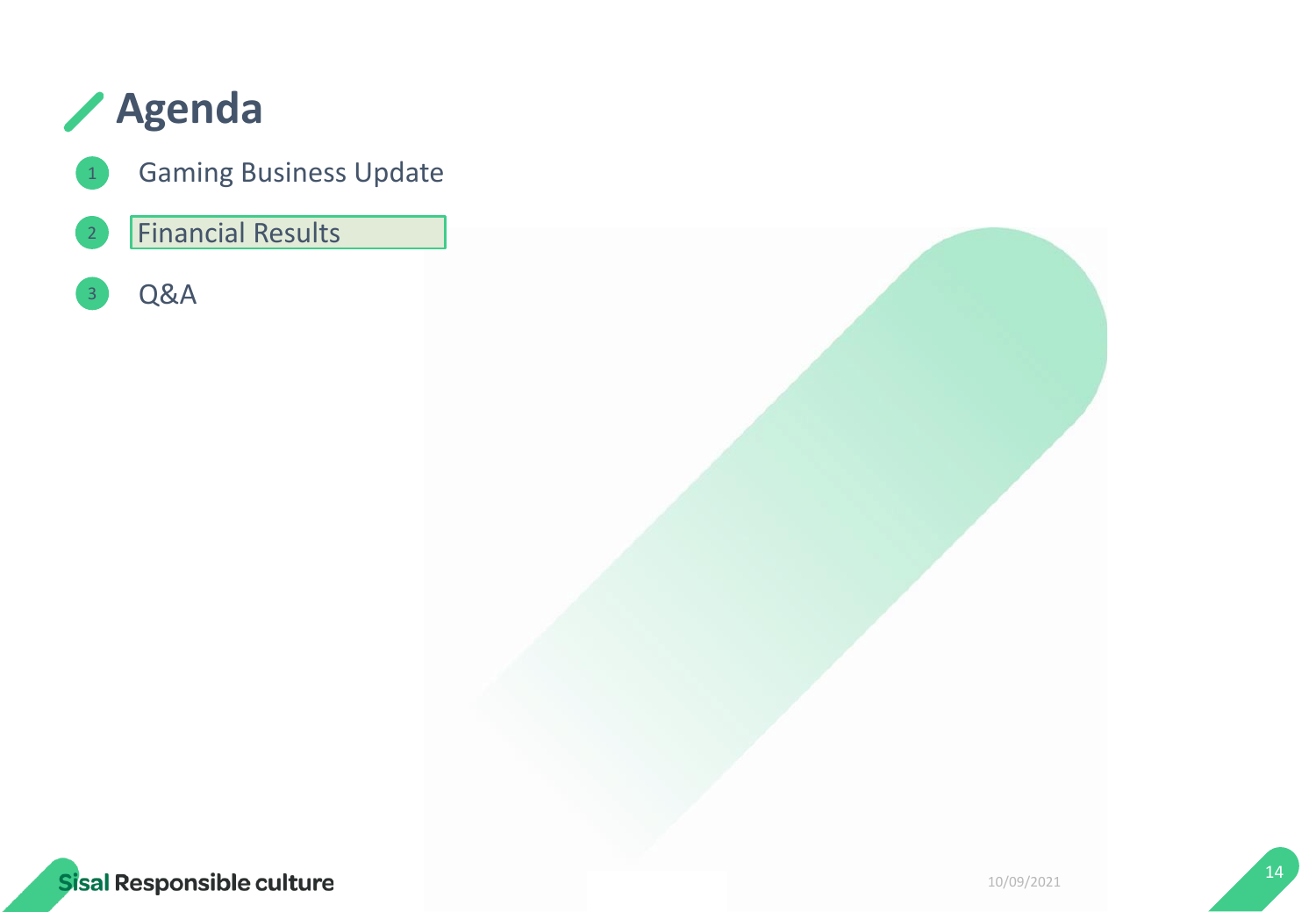## **Financial Presentation**

- Considering that, following the reorganization of the Banking & Payments Business occurred at the end 2019, the outstanding portion of Sisal Group's bond will be repaid with the cash flow generated by the Gaming business, **this presentation focuses only on the Gaming Business performances and results.**
- Moreover, starting from Q1 2020 and with the exception of the annual financial statements, the Sisal Group's consolidated financial statements only reported the results of the Gaming Business, while the investment in Mooney Group has been accounted for at cost. **This approach allows the Sisal Group's bondholders to get a better and easier understanding of the Gaming Business's performances and results.**
- Therefore, in this presentation the **Consolidated Balance Sheet, the Cash Flow and the Consolidated Income Statement are only referred to the Gaming Business perimeter** for both first six months 2021 and 2020.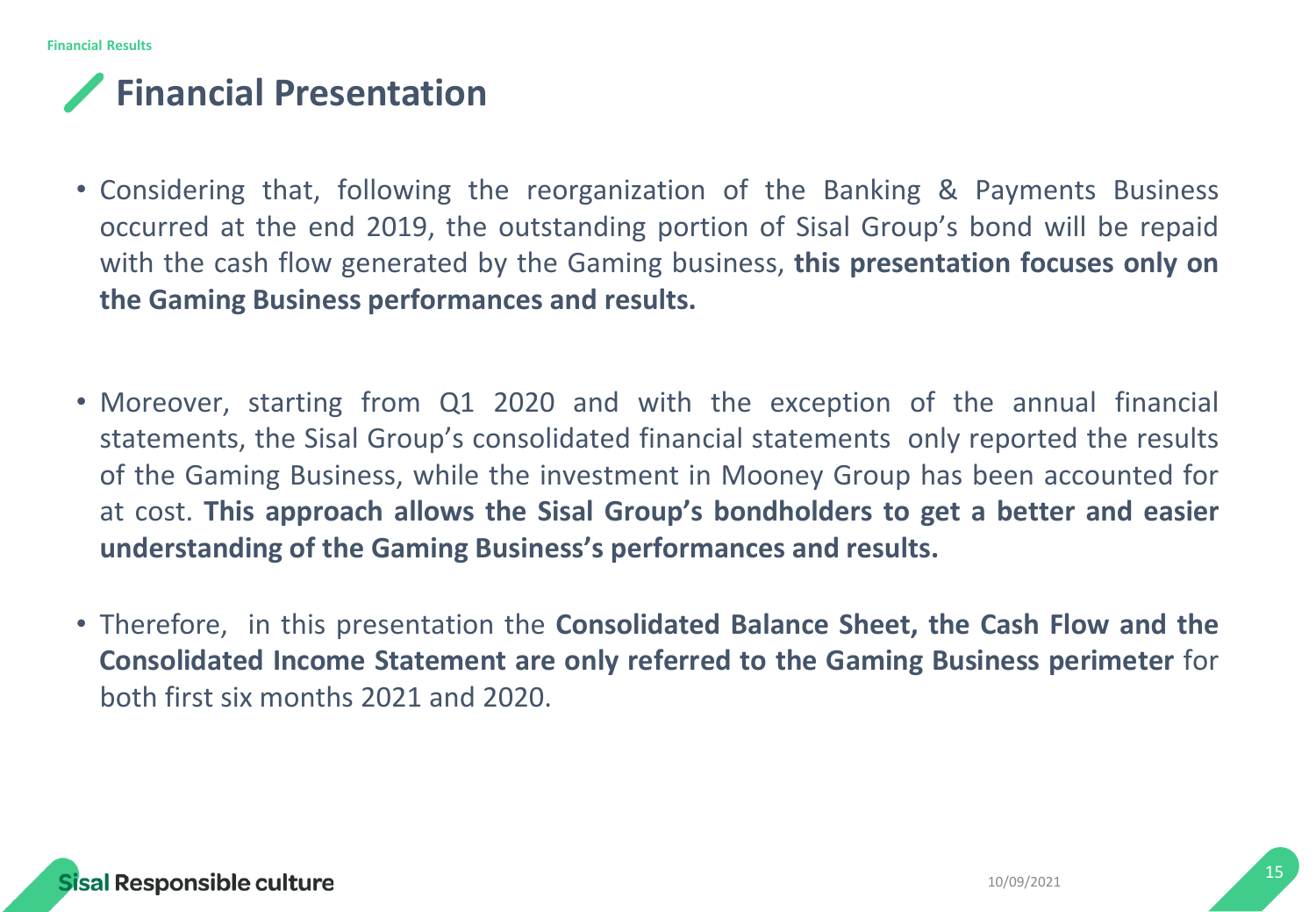## **Gaming Group Key Results 6M 2021**



a) Gross gaming revenues (GGR) means Turnover net of payout and online bonus

b) EBITDA means the profit/(loss) for the year before income taxes, financial expense and income, share of profit/(loss) of equity-accounted companies, amortization, depreciation, impairment and impairment reversal of tangible and intangible. Additionally, EBITDA is calculated before IFRS 15 revenues adjustments, bad debt net allowance and income and expenses not considered as recurring .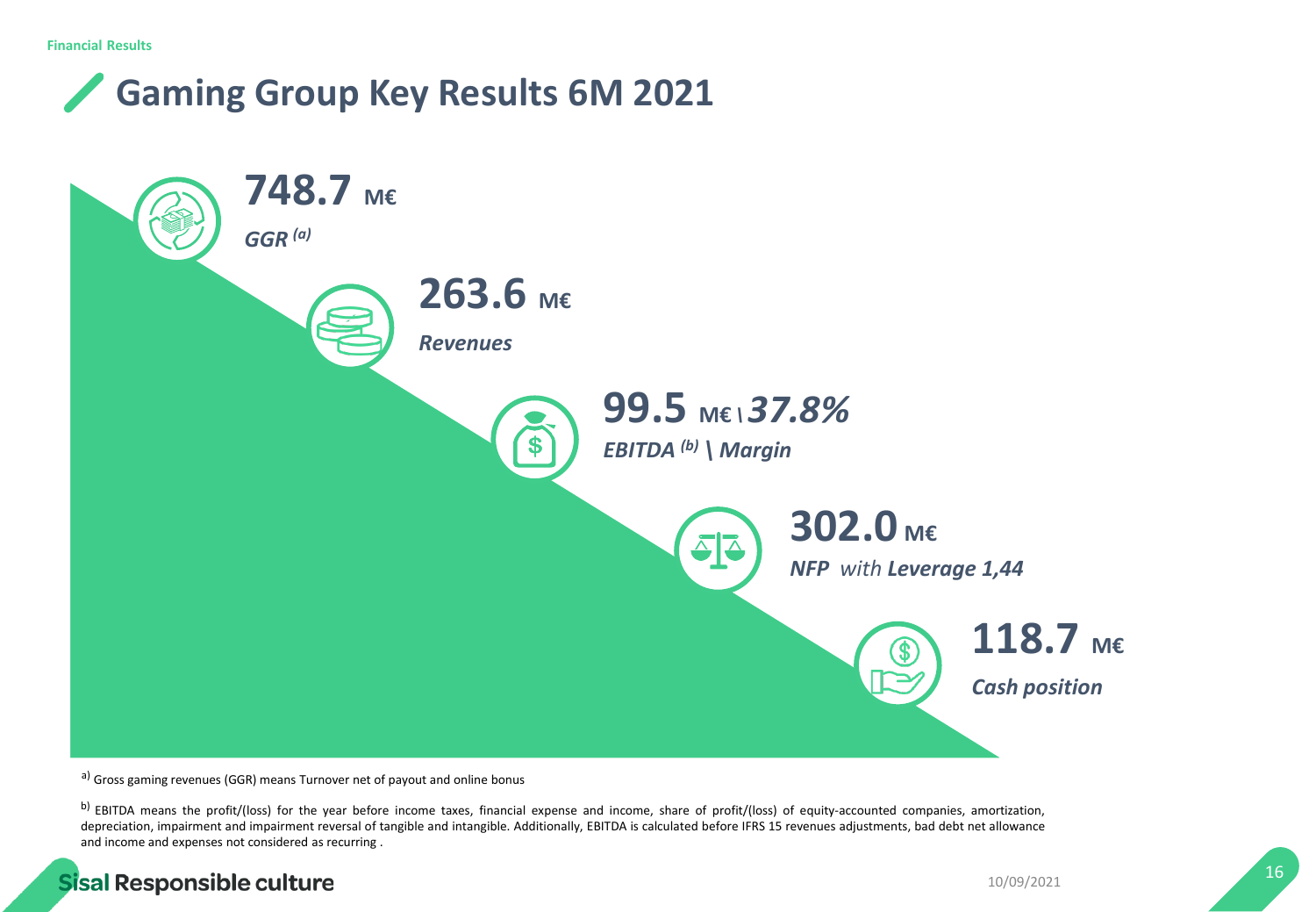## **Operating Segments Results Highlights - 6M 2021**

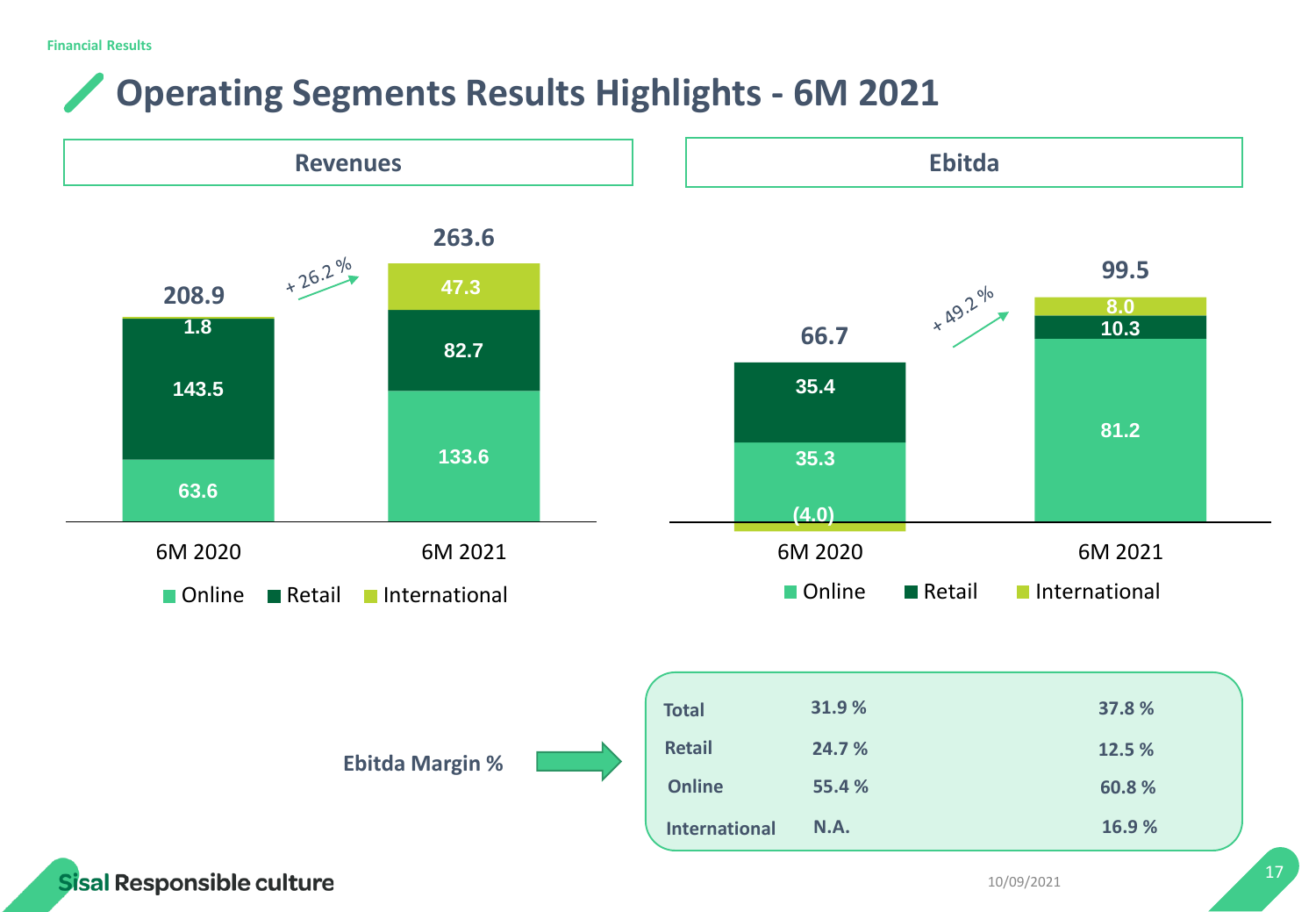### **GGR & Revenues: 6M 2021 vs 6M 2020**

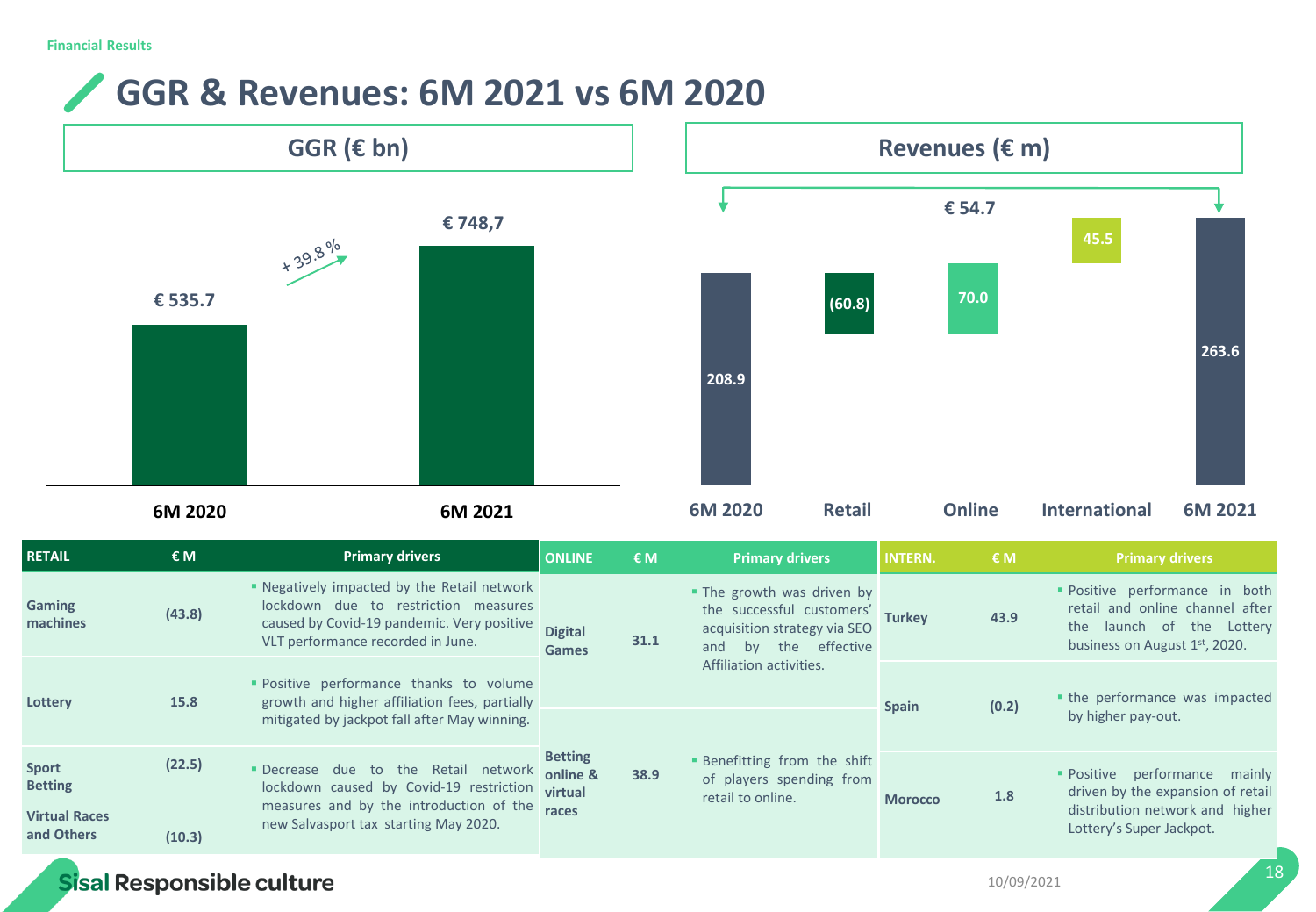### **Gaming Profitability: 6M 2021 vs 6M 2020 Contract Contract Contract Contract**

![](_page_18_Figure_2.jpeg)

![](_page_18_Figure_3.jpeg)

| <b>RETAIL</b>                                                                                                                                                                                                                                           | <b>ONLINE</b>                           | <b>INTERNATIONAL</b>                                                                                                                                                                                                                                                                                                                     |
|---------------------------------------------------------------------------------------------------------------------------------------------------------------------------------------------------------------------------------------------------------|-----------------------------------------|------------------------------------------------------------------------------------------------------------------------------------------------------------------------------------------------------------------------------------------------------------------------------------------------------------------------------------------|
| • Mainly due to the Retail network lockdown due to<br>restriction measures caused by Covid-19 pandemic,<br>partially offset by the positive Lottery performance<br>driven by higher Jackpot level and the positive<br>contribution of affiliation fees. | • Mainly driven by the top line growth. | " Positive performance in Turkey, in spite of Covid-19<br>restrictions, fully incremental in comparison with first<br>semester of 2020.<br>"Positive performance in Morocco thanks to retail<br>distribution network enlargement and the Lottery's higher<br>Super Jackpot.<br>• Spanish business negatively impacted by higher pay-out. |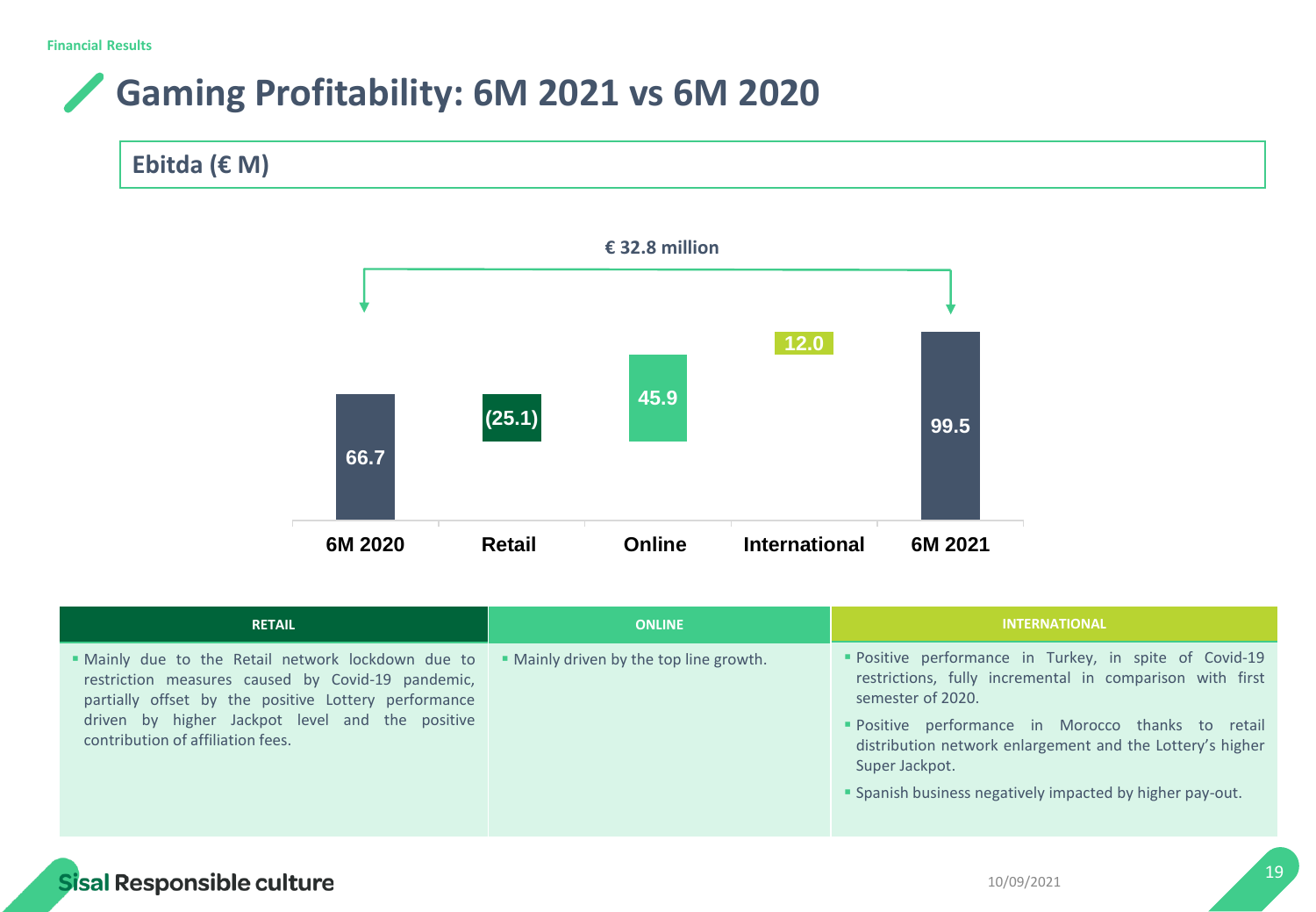## **Gaming Cash Flow – 6M 2021 vs 6M 2020**

| $(\epsilon m)$                                 | 6M 2021 | 6M 2020 |
|------------------------------------------------|---------|---------|
| Ebitda                                         | 99.5    | 66.7    |
| Non cash items                                 | 0.5     | (0.2)   |
| Non-recurring costs                            | (5.0)   | (6.7)   |
| Change in trade W/C                            | (6.2)   | (42.7)  |
| Change in other assets and liabilities         | (10.6)  | 25.5    |
| Capex and acquisition                          | (55.2)  | (69.1)  |
| Net Interests paid                             | (11.5)  | (12.1)  |
| IFRS 16 rental increase/(decrease of the year) | (12.3)  | (6.3)   |
| Proceeds/(repayments) of loans                 | (2.8)   | 109.4   |
| <b>Financial assets</b>                        | (24.3)  | 0.0     |
| Capital Increases attributable to the group    | 0.0     | 4.4     |
| <b>Total</b>                                   | (27.9)  | 68.9    |
|                                                |         |         |
| Cash at the beginning of the period            | 146.6   | 102.5   |
| Cash at the end of the period                  | 118.7   | 171.4   |

- **Non-recurring costs:** Mainly related to UKNL tender, Covid-19 related costs and reorganization;
- ▪**Trade working capital:** mainly related to increase in trade receivables due to Retail Network reopening and lower trade payables.
- ▪**Other assets and liabilities:** payment of gaming machines taxes (PREU) postponed from 2020; decrease of NTGN liabilities related to tax, concession fees and winnings; collection of security deposit towards ADM.
- **Capex:** mainly related to investments in equipment for terminals required by the new NTNG concession, and to intangible assets mostly related to software developments.
- ▪**Net interests paid:** refers to interests paid in the period mainly related to the Senior Secured Notes of € 275m and ssRCF.
- **Example 21 Financial Example 1:** repayment of financial liabilities recognized in application of the IFRS 16 accounting standard**.**
- ▪**Proceeds/(repayments) of loans:** repayment of the loan granted by the minority Turkish shareholder Şans Digital.
- ▪**Financial assets:** required by the Banks to issue the bank surety asked by ADM in relation to the dispute for NTNG Concession for the pending requirements for "communication and information" commitment.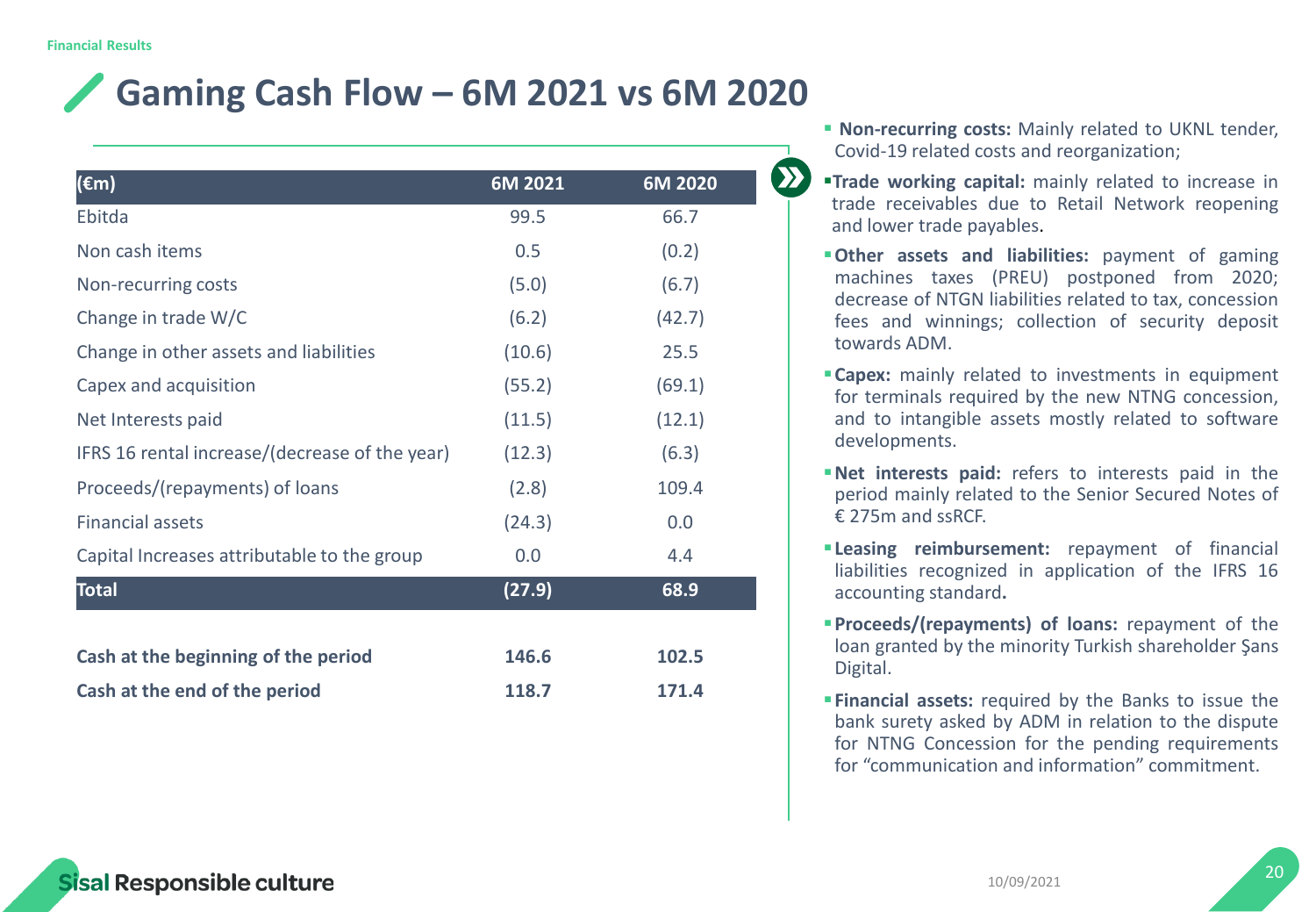## **Net Financial Position Bridge – 6M 2021 (€ M)**

![](_page_20_Figure_2.jpeg)

![](_page_20_Picture_3.jpeg)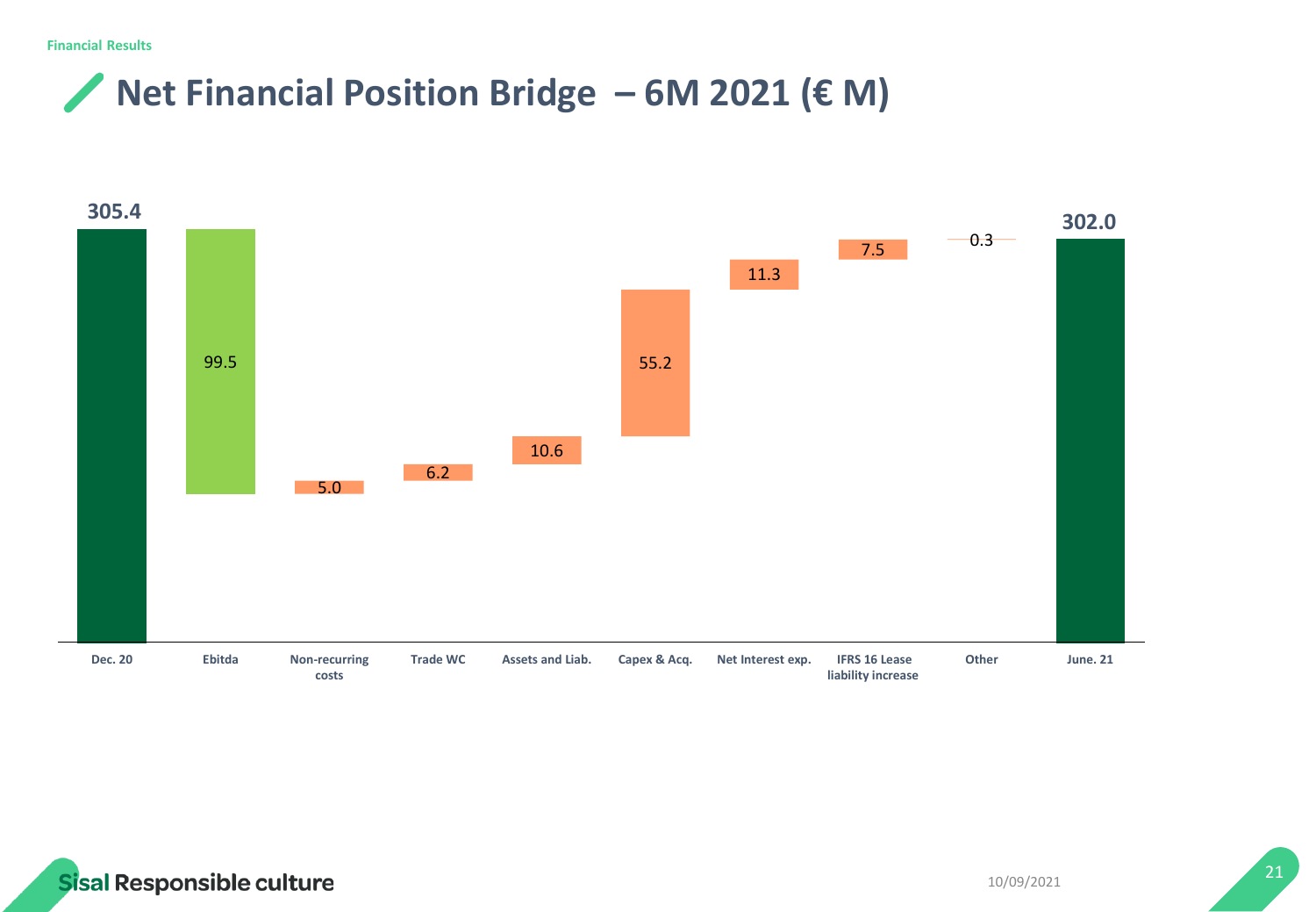**Financial Results**

**Leverage Ratios**  $\sqrt{2}$ 

### **[EUR m]**

![](_page_21_Figure_3.jpeg)

![](_page_21_Picture_4.jpeg)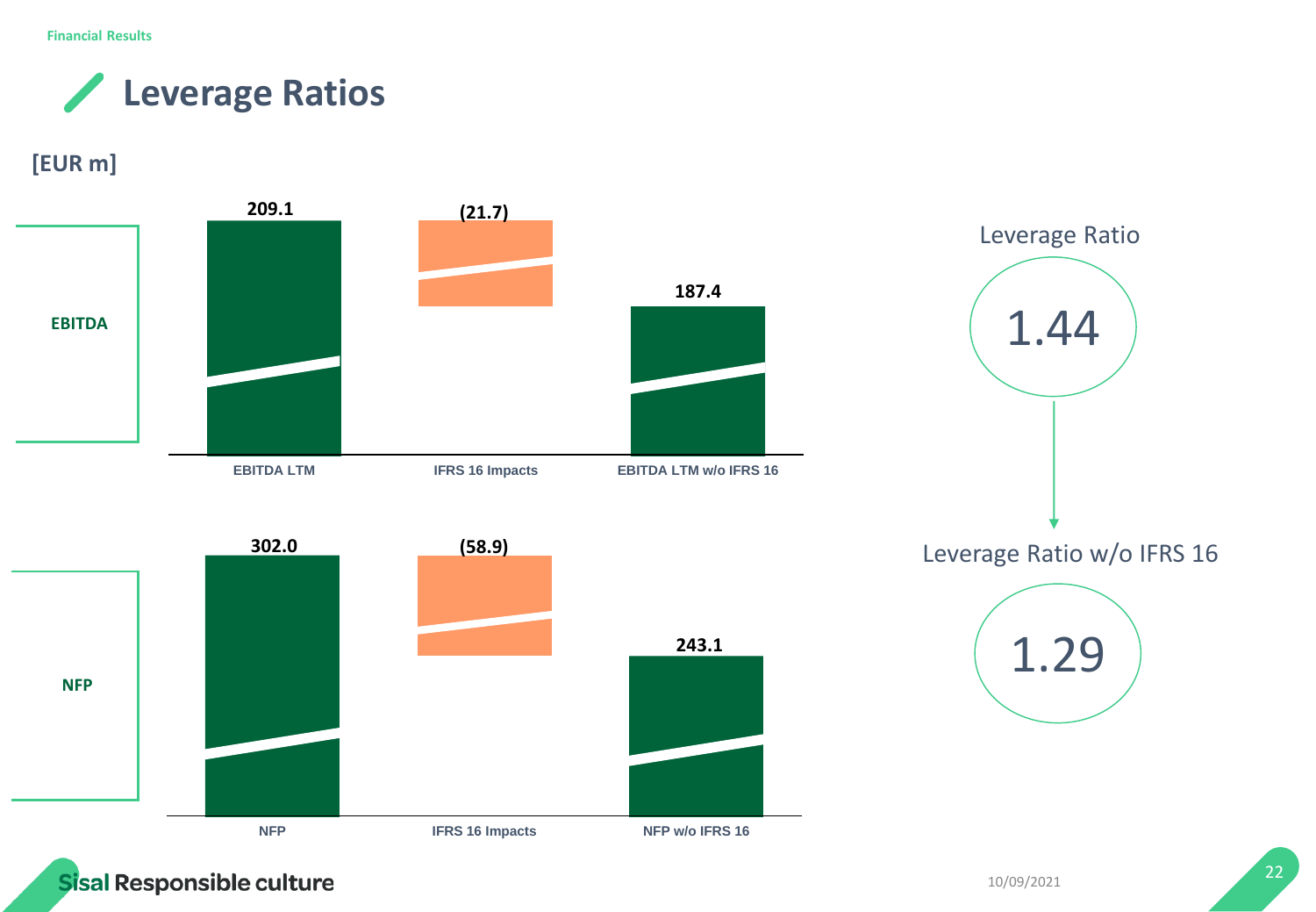## **Gaming Consolidated Income Statement – 6M 2021**

*Figures in € M* 

| <b>Income Statement</b>          | $6M$ 2021 | 6M 2020 | % Change |
|----------------------------------|-----------|---------|----------|
| Revenues                         | 194.5     | 158.6   | 22.6%    |
| Fixed odd betting income         | 68.1      | 49.4    | 37.9%    |
| Other revenues and income        | 1.0       | 0.9     | 11.1%    |
| <b>Total revenues and Income</b> | 263.6     | 208.9   | 26.2%    |
|                                  |           |         |          |
| Ebitda <sup>(a)</sup>            | 99.5      | 66.7    | 49.2%    |
| Margin (%)                       | 37.7%     | 31.9%   |          |
| Ebit Adj <sup>(b)</sup>          | 31.5      | (0.5)   | >100%    |
| Margin (%)                       | 11.9%     | $-0.2%$ |          |

a) EBITDA means the profit/(loss) for the year before income taxes, financial expense and income, share of profit/(loss) of equity-accounted companies, amortization, depreciation, impairment and impairment reversal of tangible and intangible. Additionally, EBITDA is calculated before IFRS 15 revenues adjustments, bad debt net allowance and income and expenses not considered as recurring .

b) EBIT Adj. means the profit/(loss) for the year before income taxes, financial expense and income, share of profit/(loss) of equity-accounted companies. Additionally Ebit Adj is calculated before income and expenses not considered as recurring.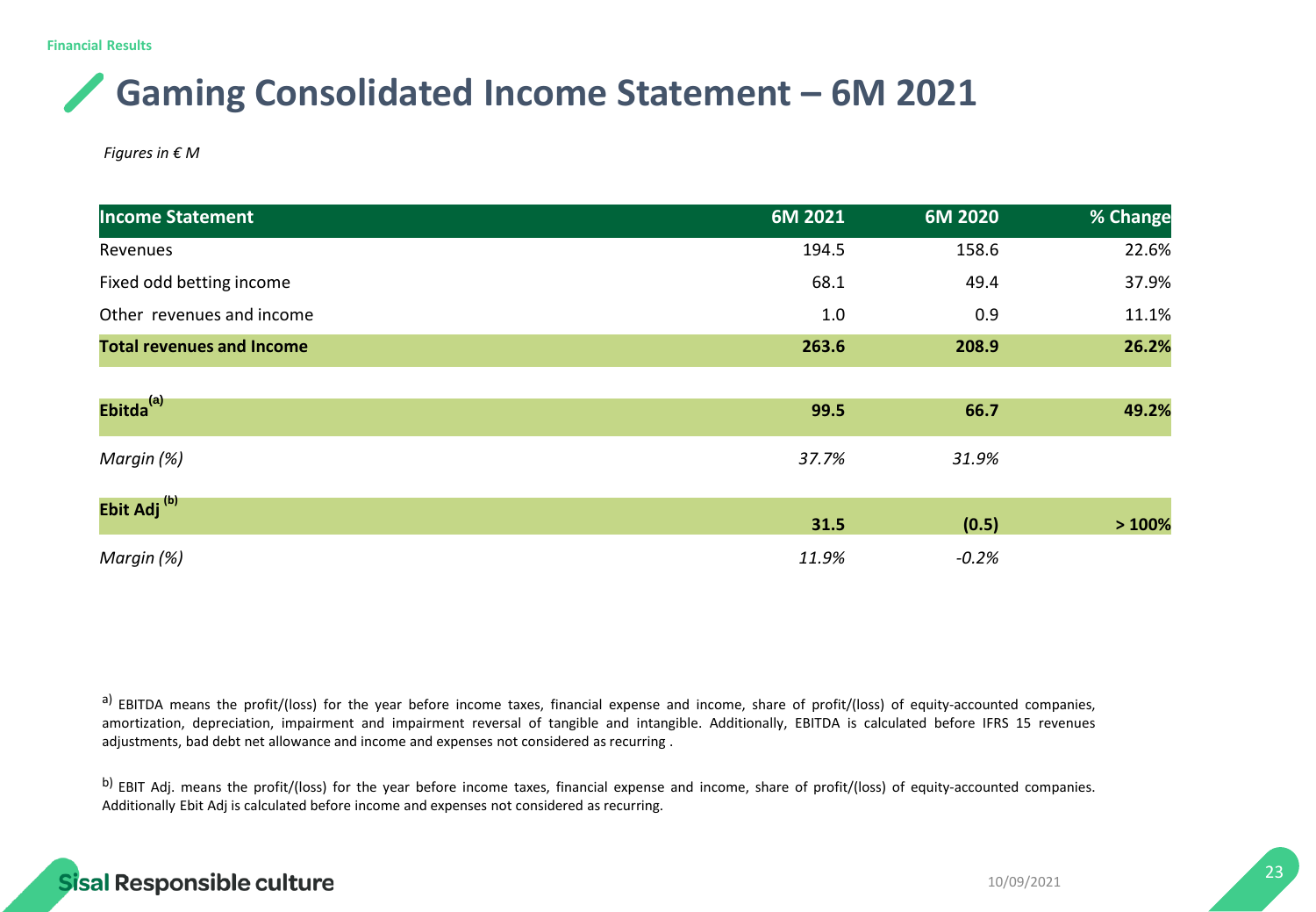**Financial Results**

## **Gaming Consolidated Balance Sheet – 6M 2021**

*Figures in € M* 

| <b>Balance Sheet</b>                | 6M 2021 | 12M 2020 |
|-------------------------------------|---------|----------|
| <b>Non-Current Assets</b>           | 864.6   | 879.3    |
| Goodwill                            | 261.0   | 261.0    |
| Net Working Capital/Other           | (75.3)  | (99.7)   |
| <b>Total assets</b>                 | 1,050.3 | 1,040.5  |
| <b>Net Financial Position</b>       | 302.0   | 305.4    |
| <b>Total Equity</b>                 | 748.3   | 735.1    |
| <b>Total Liabilities and Equity</b> | 1,050.3 | 1,040.5  |

![](_page_23_Picture_4.jpeg)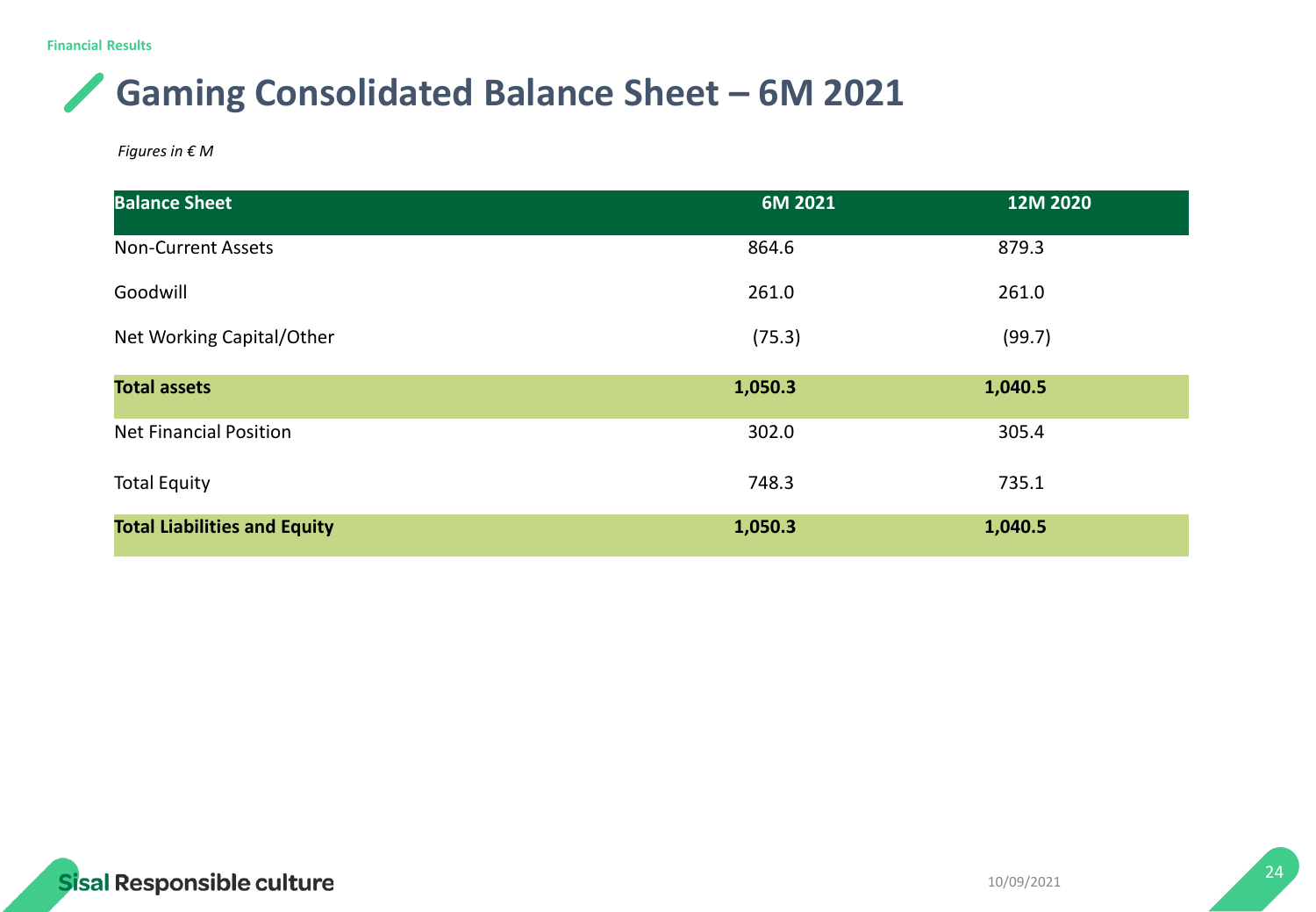## **Agenda**

- Gaming Business Update
- 2 Financial Results
- 3 Q&A

![](_page_24_Picture_4.jpeg)